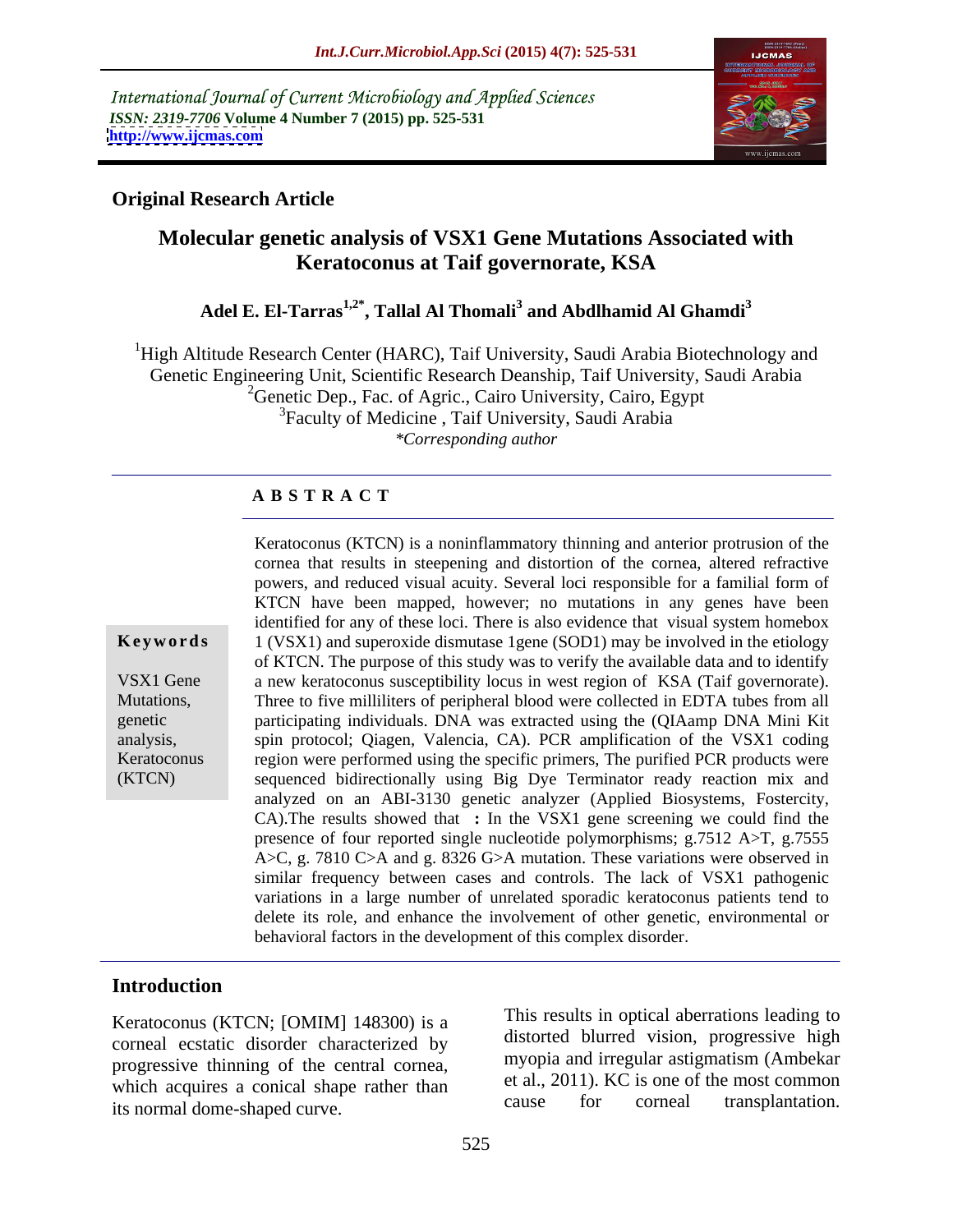Inheritance of KC does not usually follow a identified in a few families with posterior simple Mendelian inheritance in majority of polymorphous corneal dystrophy (PPCD) cases and appears to be sporadic, but positive family history is reported in 6% to al., 2002, Bisceglia et al., 2005, and Paliwal 10% of patients (Edwards et al., 2001). The et al.,2009 found that one of the well prevalence of keratoconus is estimated to be studied genes in genetic association with 1- 4 in 2000 in the general population (Rabinowitz et al., 1990). KC is a heterogeneous disorder believed to be Human VSX1 [OMIM 605020] is a member

Six loci responsible for a familial form of identified for any of these loci. There is also evidence that *VSX1* on 20p11.2 (KTCN1; MIM 605,020) and *SOD1* (MIM 147,450) Among them, several variants were found in on 21q22.11 are involved in the etiology of highly conserved residues of VSX1, (11) KTCN (Héon et al., 2002) and predicted to be pathogenic by the

Visual system homeobox 1 is a protein that in humans is encoded by the VSX1 gene, plays a role in craniofacial and ocular The advances in computerized topographic development. VSX1 gene missense diagnostic techniques enable higher mutations (R166W and L159M) were accuracy in the diagnosis of keratoconus, identified in KC patients. (Héon et al., including forme fruste, which eases the 2002), VSX1 is a member of the paired-like homeodomain transcription factors (TFs) which may regulate expression of the cone development., Although it plays a role in the development of retinal bipolar interneurons,

The VSX1 homeobox gene contains a described, Mutations in this gene have been and keratoconus (Héon et al., 2002).Heon et al.,2002 , Bisceglia et al.,2005, and Paliwal keratoconus is VSX1.

caused by both genetic and environmental of the VSX1group of vertebrate paired-like factors (Rabinowitz 2003). home domain transcription factors localized KTCN have been mapped to 16q22.3-q23.1 patients with either keratoconus or posterior (KTCN2; MIM [Mendelian Inheritance in polymorphous corneal dystrophy (PPCD). Man] 608932), 3p14-q13 (KTCN3; MIM This led to the assumption that mutations in 608586), 2p24 (KTCN4; MIM 609271), 5q14.3-q21.1, 15q23-24, and 20q12. pathogenesis of keratoconus. A number of (Hutchings et al., 2005) However, to date, other stud-ies, further showed the presence no mutations in any genes have been of VSX1variants in keratoconus patients HumanVSX1 [OMIM 605020] is a member to human chromosome 20p11-q11. Heon et al., first identified VSX1mutations in This led to the assumption that mutations in the VSX1gene may be involved in from different ethnic populations.

> Among them, several variants were found in bioinformatics tools like PolyPhen, SIFT, etc. (Paliwal et al.,2009).

diagnostic techniques enable higher accuracy in the diagnosis of keratoconus, identification of extensive families affected by keratoconus (Brancati et al., 2004)

opsin genes during the embryonic Recently, direct sequencing of the VSX1 (Hayashi et al., 2005) no expression has topographic features of KC, revealing no been detected in the mouse and human. disease-causing mutations in the VSX1 gene paired-like homeodomain and binds to the unrelated KC patients indicates that other core of the locus control region of the genetic factors are involved in the red/green visual pigment gene cluster, was development of this disorder (Aldave et al., gene was performed in 100 unrelated patients with diagnoses of clinical and (11). The absence of pathogenic mutations in the VSX1 gene in a large number of 2006).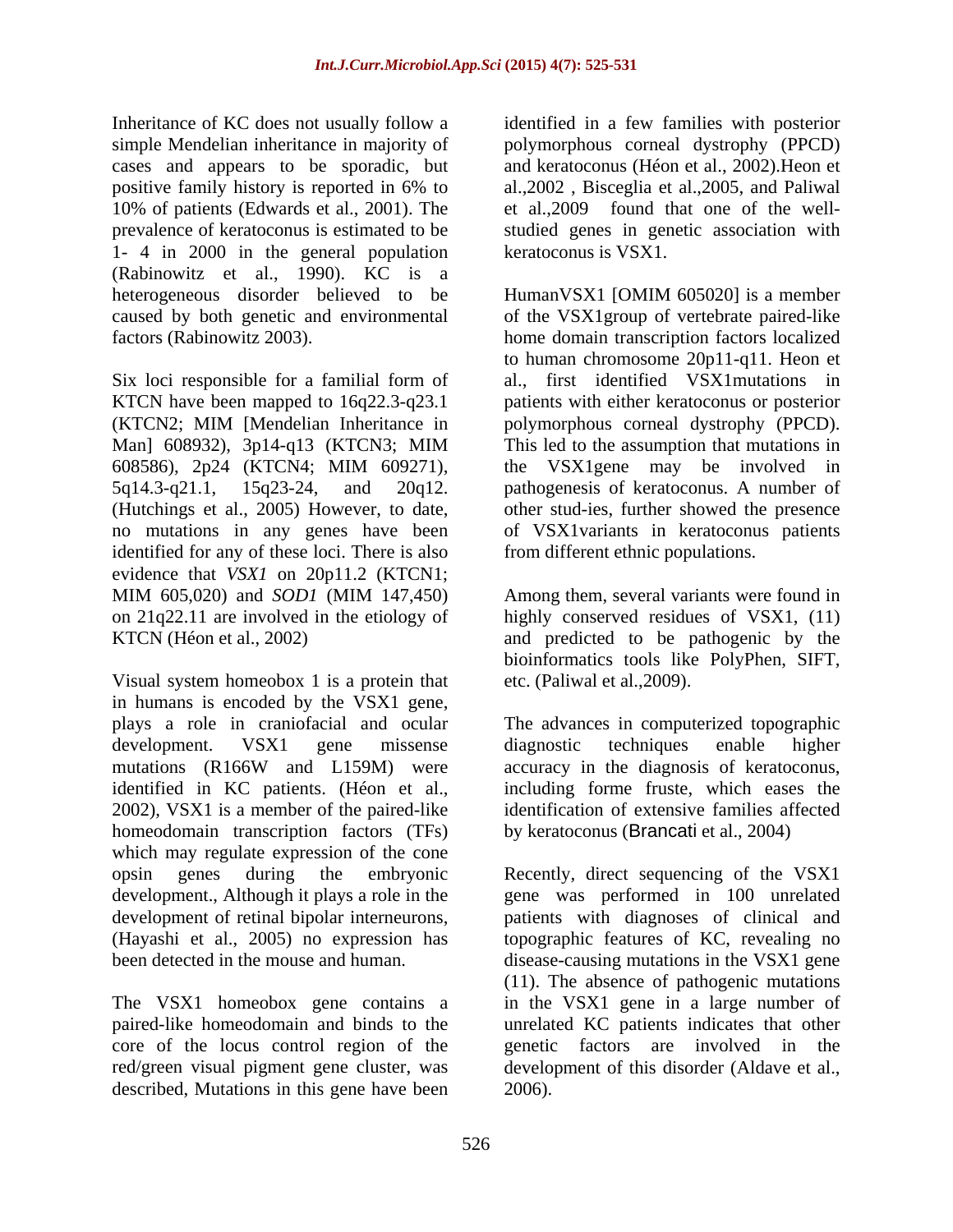In recent application, molecular genetic markers can be used to study the corneal steepening, or an asymmetric particular mutation of a gene that results in a which can then be used to determine the

**Ethics statement:** All patients provided informed consent before participation in this study. All study subjects were self identified of Saudi Arabian ethnicity. The study was approved by High Altitude Research Center

**Clinical examination and selection of** Five milliliters of blood was cases: In this study we screened venipuncture in EDTA matched unrelated controls for mutations in Frickenhausen, Germany) from both the VSX1 gene. The study consisted of 48 unrelated sporadic keratoconus patients, including 26 males and 22 females with an age range between 12 to 46 years old. A total of 40 ethnic-matched healthy blood donors with age range between 17 to 65<br>vears old including 27 males and 13 **PCR Amplification** years old, including 27 males and 13 females, (during April 2012 to April 2014) , Patients were selected from clinic of King Abdulaziz Hospital at Taif after examination or at the Tadawy Centre for Ophthalmic Sciences (Taif, KSA). Clinical evaluation visual testing, fundos copy, slitlamp-<br>Epicenter, Madison, WI), 0.2 M each biomicroscopy, and retinoscopy.

Diagnosis of keratoconus involved the presence of characteristic topographic Sigma-Aldrich Corp.) with 2.5 mM MgCl2,

relationship between an inherited disease bowtie pattern with skewing of the radial and its genetic cause (for example, a axes, and the presence of one or more of defective protein). It is known that pieces of features in one or both eyes: conical corneal DNA that lie near each other on a deformation, munsen sign, corneal stromal chromosome tend to be inherited together. thinning, a Fleischer ring or Vogt striae. This property enables the use of a marker, Family history up to three generations was precise inheritance pattern of the gene that cases were sporadic without any family has not yet been exactly localized (El-Tarras history. All keratoconus cases secondary to el al., 2012 a,b and Awad et al., 2014). causes like trauma, surgery, Ehlers Danlos **Materials and Methods Example 1 Conserverse in the pellucid** marginal degeneration were features, such as inferior or central corneal steepening, or an asymmetric following characteristic, clinical collected and pedigrees were drawn. All 48 syndrome, osteogenesis imperfecta, and pellucid marginal degeneration were excluded from the study.

(HARC) , Project 15 Med / 2012. from controls through the questionnaire; all **cases:** In this study we screened Keratoconus patients and ethnically vaccutainers (Greiner Bio-One GmbH, **Blood collection and DNA extraction:** Forty ethnically matched normal individuals without any ocular disorder were enrolled as controls. Health information was obtained underwent ophthalmological examination. Five milliliters of blood was collected by venipuncture in EDTA (EDTA) Frickenhausen, Germany) from both patients and controls. DNA was extracted from whole blood samples by the inorganic method. For the population study, controls were taken from published data defining the lineage of the Indian population.

## **PCR Amplification**

involved Ultrasonic Pachymetry, out in a 25-\_L mixture containing 12.5 \_L videokeratography (VKG), Orbscan, premix (Failsafe PCR 2\_ PreMix D; The Two exons and intron/exon boundaries of the VSX1 gene were amplified with the use of custom-designed oligonucleotide primers (Table 1). Each reaction was carried Epicenter, Madison, WI), 0.2 \_M each primer, 0.5 U genomic DNA polymerase (RedTaq; Sigma- Aldrich Corp., St. Louis, MO), 2.5 \_L 10\_ PCR buffer (RedTaq; Sigma- Aldrich Corp.) with 2.5 mM MgCl2, and approximately 100 ng genomic DNA.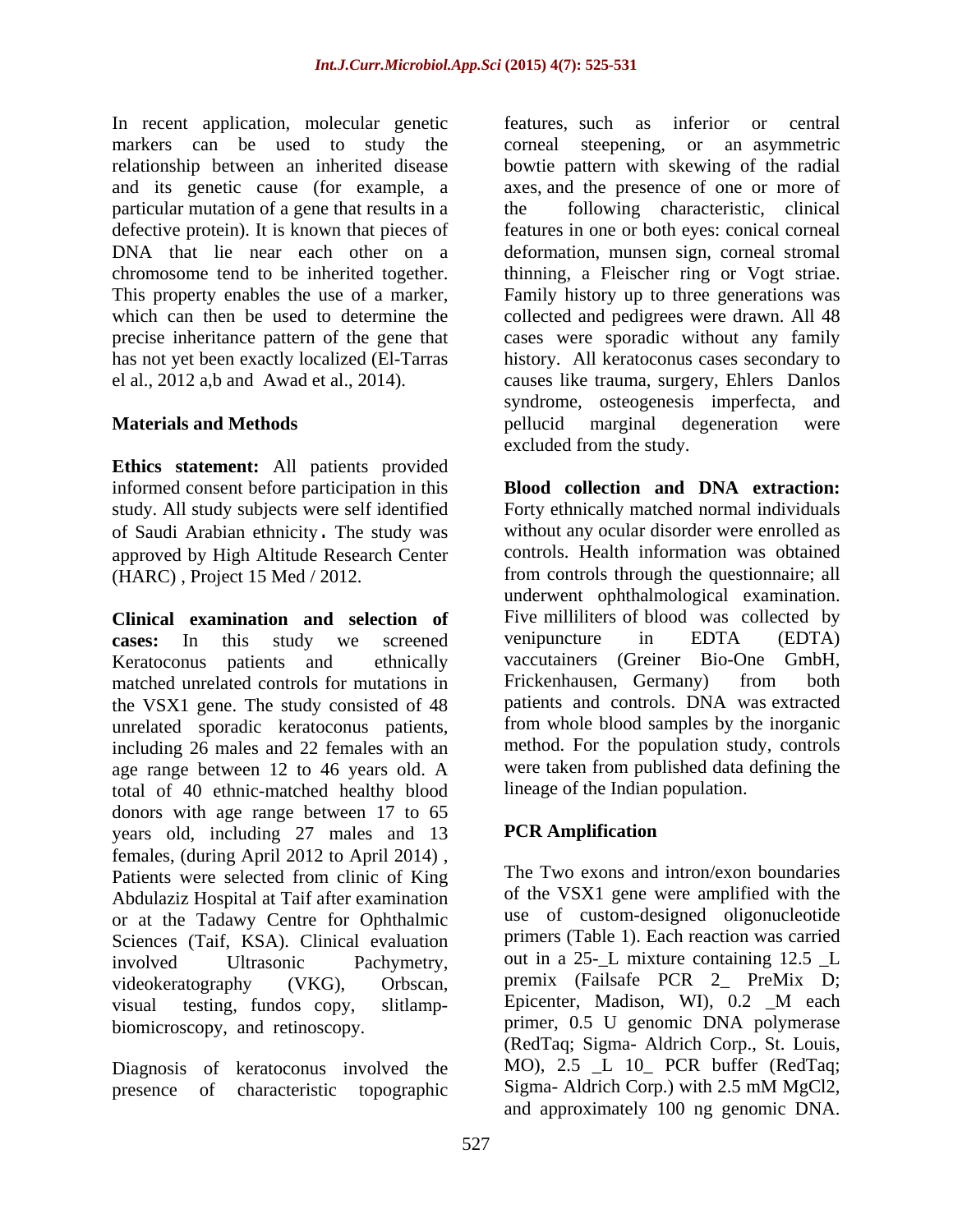Thermal cycling was performed in a thermal Although the VSX1 gene is expressed in the under the following conditions: initial the development of retinal bipolar

3130 genetic analyzer (Applied Biosystems, because it is positioned within the was done using BLAST software and

A total of 48 sporadic KTCN patients and 40 et al., 1989). unrelated controls were analyzed for coding and flanking intronic regions of VSX1 mean age of 28.9. Of the 40 controls there

We detected four nucleotide changes in investigators have found a greater both patients and Controls (Table 2). one of them were previously reported (G8326A) and the sequences change in this mutation is Recently.Khaled Abu-Amero et al., 2014 detected were pathogenic and non coding considered as a genetic risk factor shown in fig 1 and 2 after using specific

cycler (iCycler; Bio-Rad, Hercules, CA), retina, where it is thought to play a role in denaturation for 3 minutes at 95°C; 35 interneurons, (Hayashi et al., 2005 ,Ohtoshi cycles of 94<sup>o</sup>C for 30 seconds, 58<sup>o</sup>C for 35 et al., 2004) no expression has been detected seconds, 72°C for 60 seconds; and a final in the mouse cornea25,26 or in one of two extension for 10 minutes at 72°C. studies using RT-PCR performed on RNA **DNA sequencing** et al., 2009, Hayashi et al., 2005 and Chow The purified PCR products were sequenced VSX1 gene for screening as a positional bidirectionally using Big Dye Terminator candidate gene for posterior polymorphous ready reaction mix and analyzed on an ABI- corneal dystrophy (PPCD, MIM, 122,000) Fostercity, CA). The sequence data analysis chromosome 20p11-q11 PPCD1 candidate compared with the published nucleotide region is not one to which keratoconus has sequence of the VSX1 gene [Gen Bank been linked previously, the investigators accession number NM\_014588]. chose to screen the VSX1 gene in **Results and Discussion** reports of the coexistence of the two corneal The<br>name cyclic mathemal expressed in the normal expression in the state separation<br>in the state in the state of the state of the state of the state of the state of the state of the<br>primer control of the state of the stat the development of retinal bipolar isolated from adult human cornea. (Paliwal et al., 2004), Heon et al.2002 selected the because it is positioned within region. Although the PPCD candidate gene keratoconus patients because of previous disorders.(Blair et al., 1992 and Weissman et al., 1989).

through bidirectional DNA sequencing affected than males. But in the literature, it analysis. Of the 48 Keratoconus patients is unclear whether significant differences there were 26 males and 22 females with a between males and females exist. In the were 19 males and 21 females with a mean differences in the prevalence between age of 50. The full coding region, exon-genders (Krachmer et al., 1986 , Li et al., intron boundaries of VSX1 was sequenced 2004) ; others have found a greater in all subjects. prevalence in females (Krachmer et al., 1984 Our resulted showed that females were more same time some studies have not found , Stein et al., 2006) ; while other investigators have found a greater prevalence in males..

heterozygous , all the sequences changes found that mtDNA mutation may be also intronic as showing in Table 2. The contributing indirectly through the oxidative PCR product size for exon 1 and 2 were stress mechanism to the development and/or considered as a genetic risk factor progression of KTCN.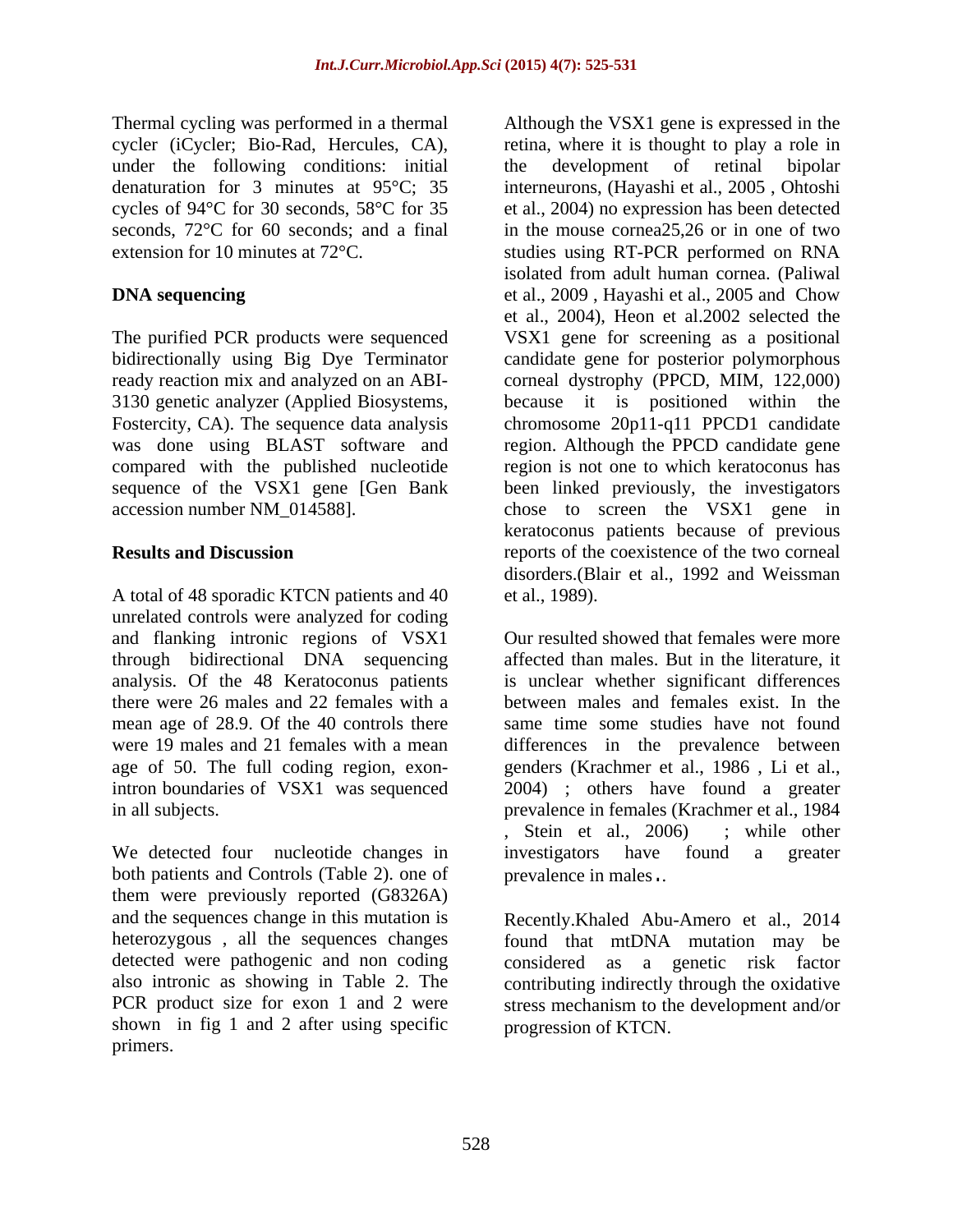| $\vert$ Exon $\vert$ Forward Primer (5_-3_) | Reverse Primer $(5$ <sub>-3</sub> | <b>Product</b> | Coding               | Annealing |
|---------------------------------------------|-----------------------------------|----------------|----------------------|-----------|
|                                             |                                   |                | Size (bp) Region bp) | Temp.     |
| CTTAAGTACCCAAGA                             | GAAACCACTGGGCCT                   | 297            |                      | 60        |
| GGTTCATAACT                                 | <b>GCTATCAT</b>                   |                |                      |           |
| AAGCAGGCACGGTGG                             | AAGGGACTGCTGATTG                  | 294            |                      | 60        |
| <b>TCCTTA</b>                               | <b>GCTCACT</b>                    |                |                      |           |

### **Table.1** Primer Sequences used for VSX1 Amplification

**Table.2** VSX1 sequences changes observed in keratoconus patients

| I D | Loc. Snp. id                                        | Clinical | Germline / somatic                                           | Independent   Alternate |                               |
|-----|-----------------------------------------------------|----------|--------------------------------------------------------------|-------------------------|-------------------------------|
|     |                                                     |          |                                                              | observation             | designations                  |
|     |                                                     |          | 605020   VSX1-TU-A7512T   Pathogenic   Inherited/ Germline   |                         | Non coding (Intron 1) $\vert$ |
|     | $605020$   VSX1-TU-A7555C   Pathogenic   Non tested |          |                                                              |                         | Non coding (Intron 1) $\vert$ |
|     | $605020$   VSX1-TU-C7810A   Pathogenic   Non tested |          |                                                              |                         | Non coding (Intron 2)         |
|     |                                                     |          | $605020$   VSX1-TU-G8326A   Pathogenic   Inherited/ Germline |                         | Non coding (Intron 3)         |

## **Fig.1** PCR product Size (297 bp) after using exon 1primer



**Fig.2** PCR product Size ( 294 bp) after using exon 2 primer

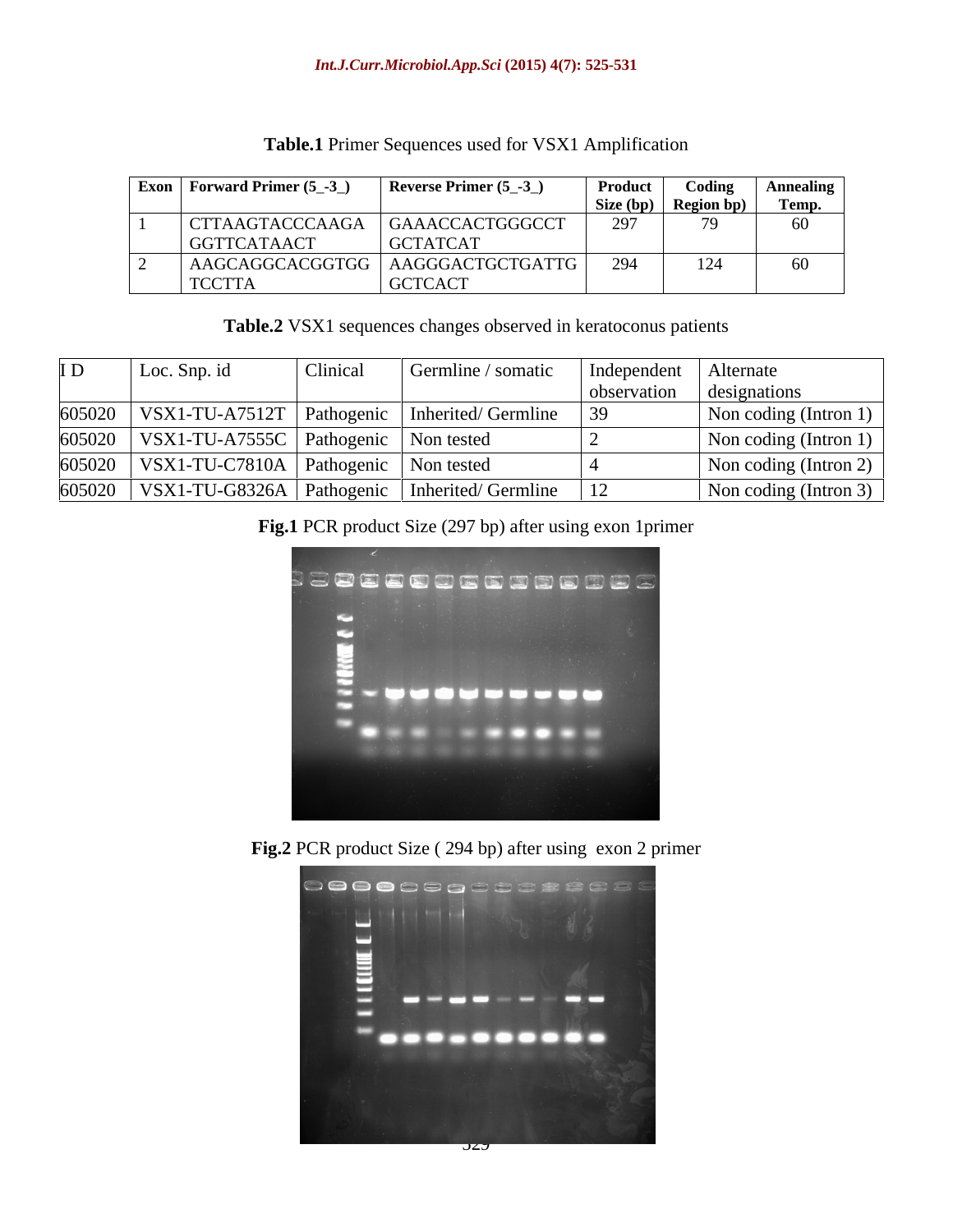Kennedy et al., 1996 , Adel Alhayek and Lu 2015 demonstrated that Tiny fibers of protein in the eye called collagen help hold the cornea in place and keep it from bulging. When these fibers become weak, they July, 2012 cannot hold the shape and the cornea Aldave AJ, Yellore VS, Principe AH, et al. becomes progressively more cone shaped. Candidate gene screening for The high altitude region play an important role as environmental factor for the Cornea 2005:24:151-155. incidence of keratoconus due to the effect Aldave AJ, Yellore VS, Salem AK,Yoo

In conclusion, an early onset and increased severity of keratoconus was found in Taif, Saudi Arabia. This may be related to a Vis Sci. 2006;47:2820-2. combination of genetic and/or Ambekar R, Toussaint KC Jr, Wagoner JA: environmental factors specially ultraviolet radiation. Clinically, contact lens correction should be considered earlier to maximise **properties** of the cornea. J visual performance. The results have implications for keratoconus screening in  $4:223-236$ . Saudi Arabia, to improve early detection and treatment. VSX1 mutational analysis in a series

- Adel Alhayek and Pei Rong ,Lu (2015) 2005; 46:39–45. Corneal collagen crosslinking in Int j of Ophthalmol Vol 8 No 2 Apr.
- (2012) Association study between  $1992;11:255-261$ . technique. Mol Biol Rep (2012)
- Adel E El-Tarras, Nabil S Awad, Nahla Mitwaly, Adnan A Alsulaimani, Med Genet 2004;41:188–192 DRD1 and SLC6A3 polymorphisms in the etiology of Autism among

Saudi Arabia Taif population using PCR-RFLP genotyping technique. African Journal of Biotechnology Vol. 11(54), pp. 11665-11670, 5 July, 2012

- Candidate gene screening for posterior polymorphous dystrophy. Cornea. 2005;24:151–155.
- of ultraviolet radiation. GL, Rayner SA, Yang H, Tang GY, Piconell Y, Rabinowitz YS. No VSX1 gene mutations associated with keratoconus. Invest Ophthalmol Vis Sci. 2006;47:2820–2.
	- The effect of keratoconus on the structural, mechanical, and optical properties of the cornea. J MechBehav Biomed Mater 2011,  $4:223-236.$
- **References** keratoconus: detection of a novel Bisceglia L, Ciaschetti M, De Bonis P, et al. of Italian patients affected by mutation. Invest Ophthalmol Vis Sci. 2005; 46:39 45.
- keratoconus and other eye disease. Cavanagh HD. Bilateral progressive<br>Int i of Ophthalmol Vol. 8 No. 2 Apr. essential iris atrophy and 2015 Representation Research Secret Secret Assembly Representation Secret Assembly Research Secret Secret Assembly Research Secret Secret Assembly Research Secret Secret Assembly Research Secret Secret Secret Assembly Rese Adel E El-Tarras, Adnan A Alsulaimani, of posterior polymorphous<br>Nabil S Awad Nabla Mitwaly dystrophy: a case report and Nabil S Awad , Nahla Mitwaly, discrept and dystrophy: a case report and Manal M Said Avman M Sahry Manal M Said, Ayman M Sabry Blair SD, Seabrooks D, Shields WJ, Pillai S, Cavanagh HD. Bilateral progressive essential iris atrophy and keratoconus with coincident features of posterior polymorphous dystrophy: a case report and proposed pathogenesis. Cornea. 1992;11:255 261.
	- the dopamine-related candidate gene Brancati, F. E. M. Valente, A. Sarkozy, J. Polymorphisms and ADHD among polymorphisms and ADHD among Fene r, M Castori, P Del Duca, R Saudi Arabia population via PCR<br>
	Saudi Arabia population via PCR<br>
	Dallapiccola A locus for autosomal 39:11081–11086 commant commant command command community maps to Brancati,F, E M Valente, A Sarkozy, J Fehe` r, M Castori, P Del Duca, R Mingarelli, A Pizzuti, B Dallapiccola. A locus for autosomal dominant keratoconus maps to human chromosome  $3p14-q13$ , J Med Genet 2004;41:188-192
	- Manal M Said (2012) Role of the Chow RL, Volgyi B, Szilard RK, et al. Chow RL, Volgyi B, Szilard RK, et al. Control of late off-center cone bipolar cell differentiation and visual